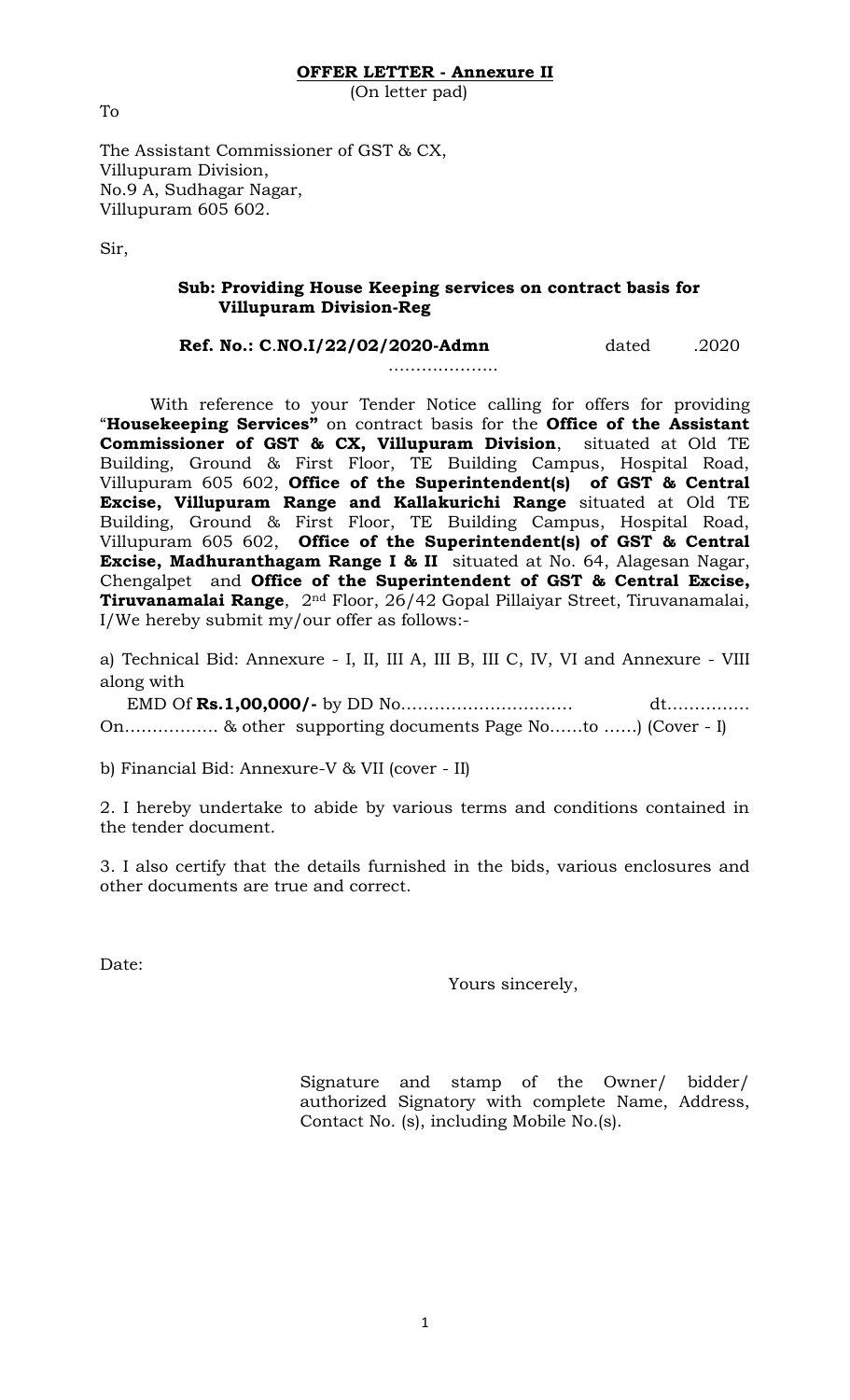# **ANNEXURE – III A TECHNICAL BID**

| 1.  | Name of the Registered Firm/<br>Company                                                                                                    |                |
|-----|--------------------------------------------------------------------------------------------------------------------------------------------|----------------|
| 2.  | Address of the company (with Tel.<br>No., Fax & E-mail)                                                                                    | $\ddot{\cdot}$ |
| 3.  | Status of Ownership (Proprietory /<br>Partnership/Company – upload<br>proof)                                                               |                |
| 4.  | Name & Address of the Partners/<br>Directors (with Mobile No.)                                                                             |                |
| 5.  | Contact Person (s) (with mobile<br>number)                                                                                                 |                |
| 6.  | Date of establishment of the<br>firm/company                                                                                               | $\ddot{\cdot}$ |
| 7.  | <b>Experience Certificate for</b><br>providing similar services and<br>completion certificate for value<br>of work as in $1.2.1$ .         |                |
| 8.  | PAN No. (upload copy) 1.2.3                                                                                                                | $\ddot{\cdot}$ |
| 9.  | Copies of audited Balance sheet and<br>P/L account For the financial years :<br>2017-18:<br>2018-19:<br>2019-20:                           |                |
|     | (upload document copies) as in 1.2.3                                                                                                       |                |
| 10. | Copies of Income Tax Returns filed<br>for                                                                                                  |                |
|     | The assessment years :                                                                                                                     |                |
|     | 2017-18:<br>2018-19:                                                                                                                       |                |
|     | 2019-20:                                                                                                                                   |                |
|     | (upload document copies) as in 1.2.3<br>11. Average Annual Turnover for financial:                                                         |                |
|     | years<br>2017-18:<br>2018-19:<br>2019-20:<br>certified by a Chartered Accountant                                                           |                |
|     | (upload copy) as in $1.2.2$                                                                                                                |                |
|     | 12. GST Registration No. upload copy of<br>Registration certificate) as in 1.2.7                                                           |                |
| 13  | Details of Registration with PF and<br>ESI authorities (upload copies of<br>Registration) and copies of remittance<br>slip as in $1.2.4$ . |                |
| 14  | Details of EMD as in 1.13.                                                                                                                 |                |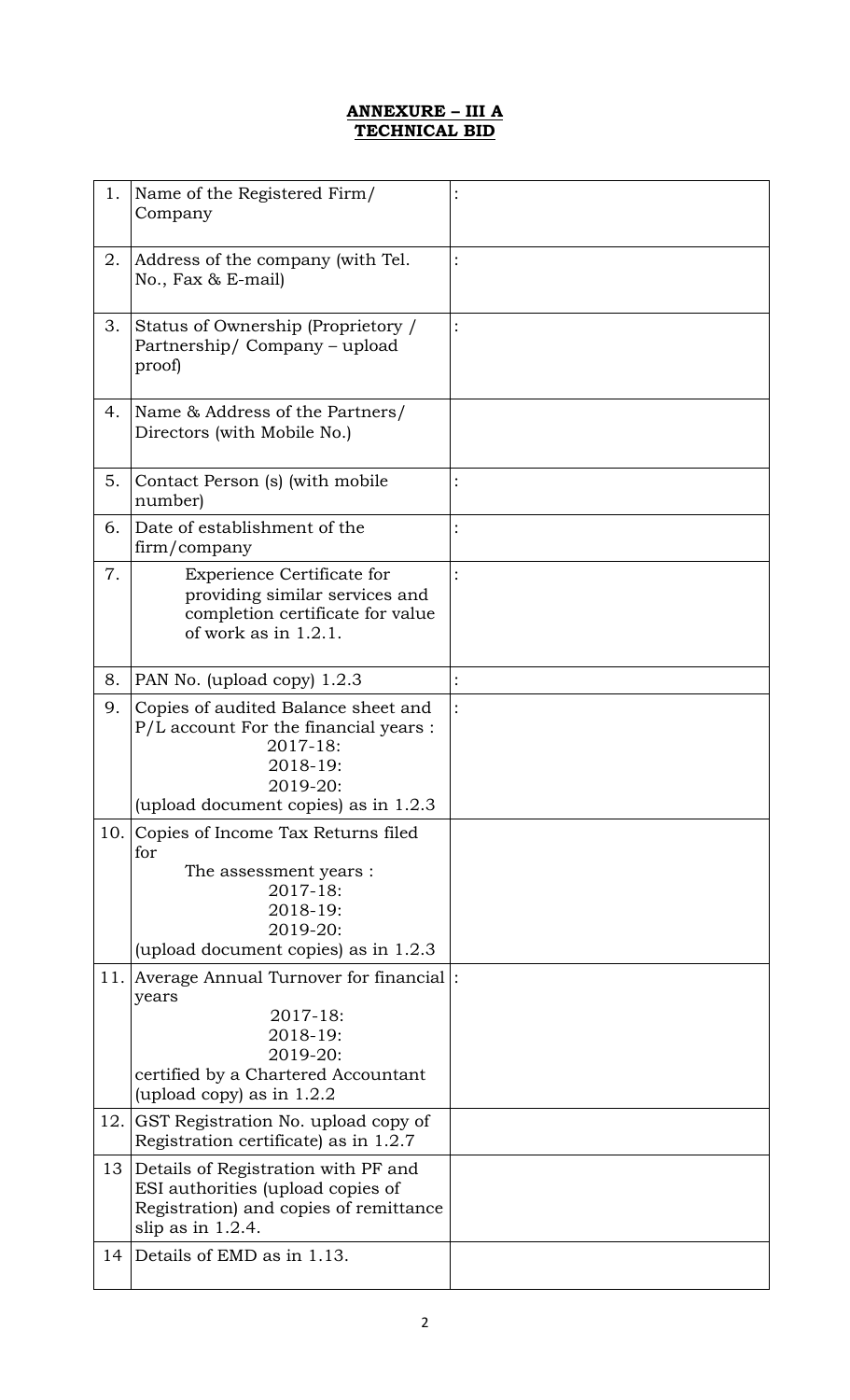| 15 Declaration as in 1.2.5.                         |  |
|-----------------------------------------------------|--|
| $\vert$ 16 $\vert$ Solvency Certificate as in 1.2.6 |  |

# **DECLARATION**

I/ we hereby certify that the information furnished above is full and correct to the best of my/ our knowledge. I/ we understand that in case any deviation is found in the above statement at any stage, the company/firm will be blacklisted and will not have any dealing with the Department in future.

> Signature and stamp of the Owner/ bidder/ authorized Signatory with complete Name, Address, Contact No. (s), including Mobile No.(s).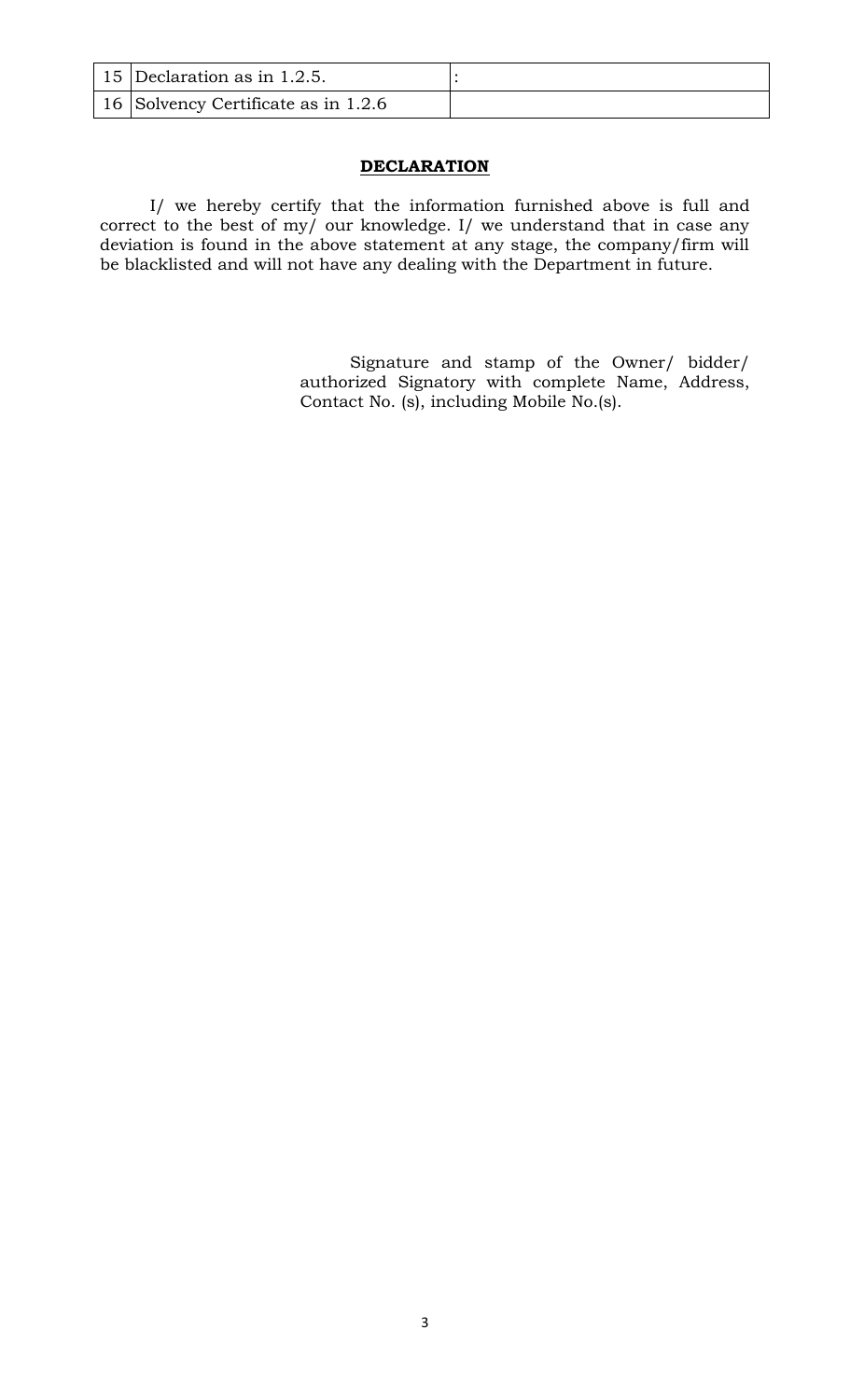## **ANNEXURE-III B TECHNICAL BID**

## **Tender No.2/2020 C.No.I/22/2/2020-Admn**

- 1. Name of the Registered Firm/ Company :
- 2. Address (with Tel. No. & Fax No.) :
- 3. PAN No. :

4. Name & Address of the proprietor, Partners/ Directors (with Mobile Number) :

## 5. MINIMUM WAGE DETAILS

| S.N<br>$\mathbf{o}$ | <b>Particulars</b>                                                                        | Amou<br>nt<br>(Rs.) | <b>Amount in words</b><br>(Rupees) |
|---------------------|-------------------------------------------------------------------------------------------|---------------------|------------------------------------|
| 1                   | Wages per head/day fixed by the Dy.<br>Chief Labour Commissioner (Central)                |                     |                                    |
| $\overline{2}$      | Wages for 26 days                                                                         |                     |                                    |
| 3                   | $PF @ 13.15\% of SNo.2 - per$<br>month/head                                               |                     |                                    |
| $\overline{4}$      | $ESI$ @ 4.75@ of SNo.2 - per month<br>/head                                               |                     |                                    |
| 5                   | Bonus per month/head (as per the<br>Payment of Bonus (Amendment) Act,<br>2015, section 12 |                     |                                    |
| 6                   | Subtotal $(2+3+4+5)$ per month                                                            |                     |                                    |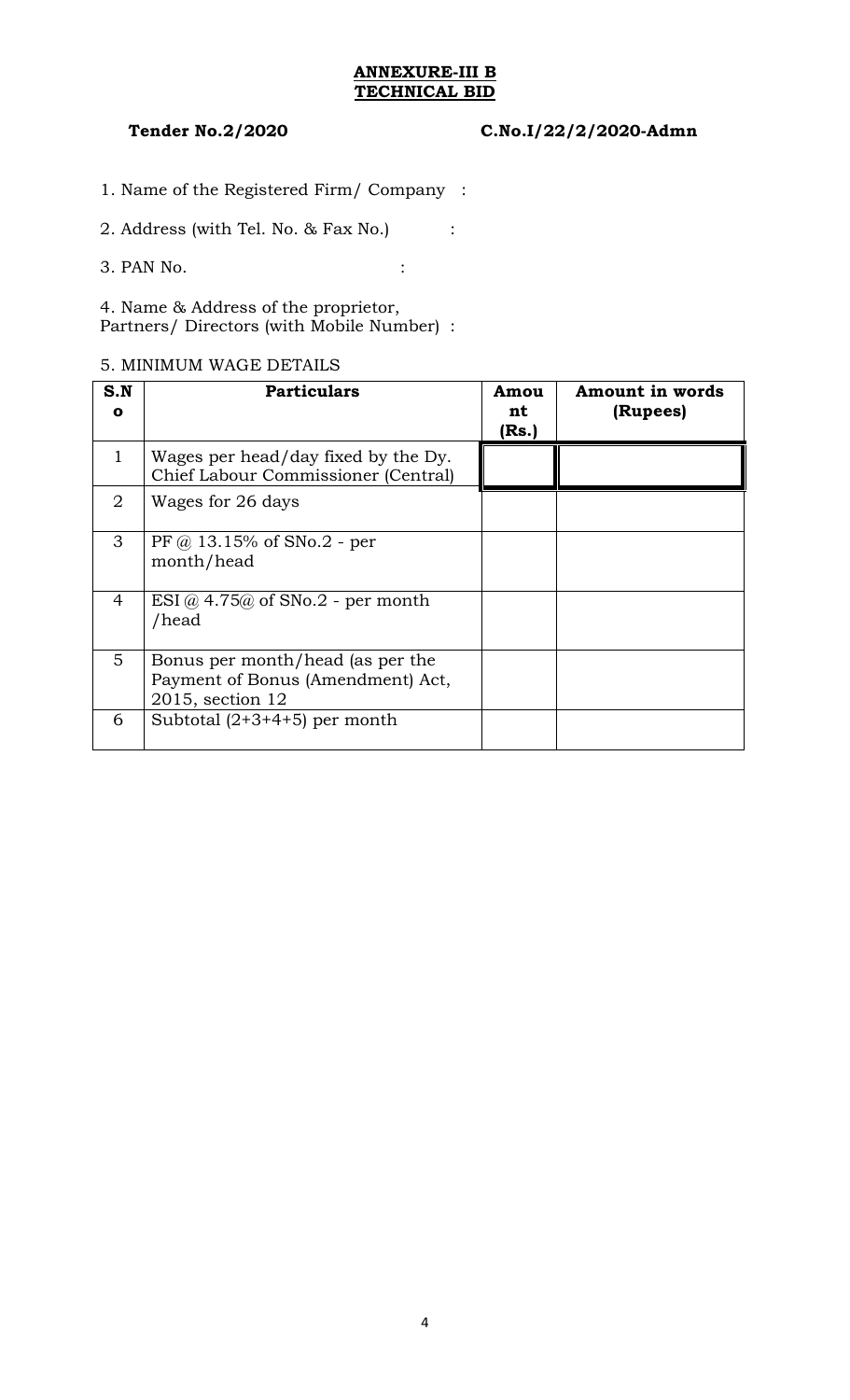## **ANNEXURE-III C**

## **PROPOSED MANPOWER DEPLOYMENT (Refer Para 1.1.6 of Terms & Conditions in Annexure-I)**

| S1.            | <b>Buildings</b>                                                          | <b>Housekeeping Staff</b> |
|----------------|---------------------------------------------------------------------------|---------------------------|
| No.            |                                                                           |                           |
| 1.             | $O$ the Assistant Commissioner(s) of GST & CX, Villupuram                 |                           |
|                | Division, Old TE Building, Ground & First Floor, TE Building              |                           |
|                | Campus, Hospital Road, Villupuram 605 602                                 |                           |
| 2.             | O/o the Superintendent(s) of GST & Central Excise,                        |                           |
|                | Villupuram Range and Kallakurichi Range, Old TE Building,                 |                           |
|                | Ground & First Floor, TE Building Campus, Hospital Road,                  |                           |
|                | Villupuram 605 602                                                        |                           |
| 3              | $O/O$ the Superintendent(s) of GST & Central<br>Excise.                   |                           |
|                | Madhuranthagam Range I & II, No. 64, Alagesan Nagar,                      |                           |
|                | Chengalpet                                                                |                           |
| $\overline{4}$ | $O/O$ the Superintendent of GST $\&$ Central<br>Excise.                   |                           |
|                | Tiruvanamalai Range, 2 <sup>nd</sup> Floor, 26/42 Gopal Pillaiyar Street, |                           |
|                | Tiruvanamalai.                                                            |                           |

Date:

Signature and stamp of the Owner/ bidder/ authorized Signatory with complete Name, Address, Contact No.(s), Including Mobile No.(s). (also Indicate the category in which signing, whether on his own behalf of as Power of Attorney/Authorised signatory of the owner)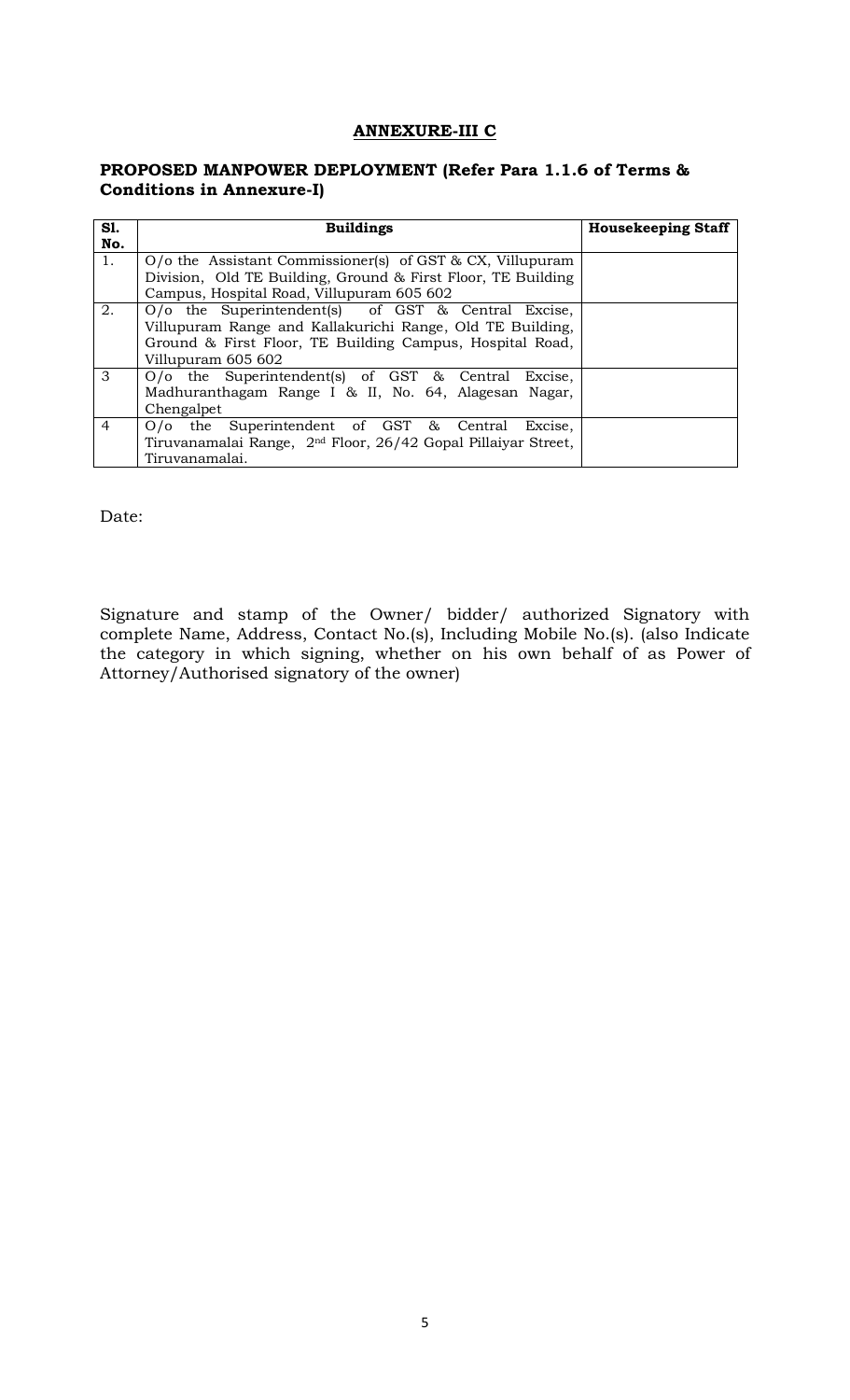# **Annexure-IV**

## **OFFICE OF THE ASSISTANT COMMISSIONER OF GST & CX, VILLUPURAM BIDDER UNDERTAKING**

### 1.General Description

"Tender for Providing Housekeeping Services in the Office of the Assistant Commissioner(s) of GST & CX, Villupuram Division, situated at Old TE Building, Ground & First Floor, TE Building Campus, Hospital Road, Villupuram 605 602, Office of the Superintendent(s) of GST & Central Excise, Villupuram Range and Kallakurichi Range situated at Old TE Building, Ground & First Floor, TE Building Campus, Hospital Road, Villupuram 605 602, Office of the Superintendent(s) of GST & Central Excise, Madhuranthagam Range I & II situated at No. 64, Alagesan Nagar, Chengalpet and Office of the Superintendent of GST & Central Excise, Tiruvanamalai Range, 2nd Floor, 26/42 Gopal Pillaiyar Street, Tiruvanamalai.

### 2. Earnest Money **Rs.1,00,000/-**

3. Security Deposit

10% of the accepted annual contract value in the form as specified in clause – 1.18 of section -I

4. Period of Contract:

The Contract period is from **one year from the date of award of contract.**

[The contract is extendable at the same terms and conditions by one more year subject to providing of services to the satisfaction of the Assistant Commissioner of GST & CX, at the option of the Assistant Commissioner of GST & CX, Villupuram Division, Chennai Outer Commissionerate]

5. Delay in commencement of Service and forfeiture of Earnest Money Deposit & Undertakings by the Bidder

a) Should this tender be accepted in whole or in Part, I / we here agree:

to terms and abide and fulfill all conditions annexed hereto and all the terms and provisions contained in notice inviting tenders so far as applicable and/or in default thereof to forfeit and to pay the Assistant Commissioner of GST & CX or his successors in office, the sum of money mentioned in the conditions. A sum of Rs.1,00,000/- is hereby forwarded in Demand draft as Earnest Money. If I / we fail to commence the Service Specified in the above memorandum / we agree that the said Assistant Commissioner of GST & CX or his successors in office shall, without prejudice to Assistant Commissioner of GST & CX any other right or remedy, be at liberty to forfeit the said Earnest Money absolutely.

b) To execute all the Services referred to there in the tender documents upon the terms and conditions contained or referred to therein and carryout such deviations as may be ordered by the Assistant Commissioner of GST & CX Villupuram Division.

c) I/We hereby agree to abide by all terms and conditions laid down in tender Document.

d) This is to certify that I/We before signing this bid have read and fully understood all the terms and conditions and instructions contained therein and undertake myself/ourselves abide by the said terms and conditions.

6. I/We abide by the provisions of Minimum Wages Act, Contract Labour Act and other statutory provisions like Provident Fund Act, ESI Bonus, Gratuity, Leave, Relieving Charges, Uniform and Allowance thereof and any other Charges applicable from time to time. I/We will pay the wages to the Personnel deployed as per Minimum Wages Act as amended by the Government from time to time and shall be fully & solely responsible for any violation.

> Signature and stamp of the Owner/ bidder/ authorized Signatory with complete Name, Address, Contact No. (s), including Mobile No.(s).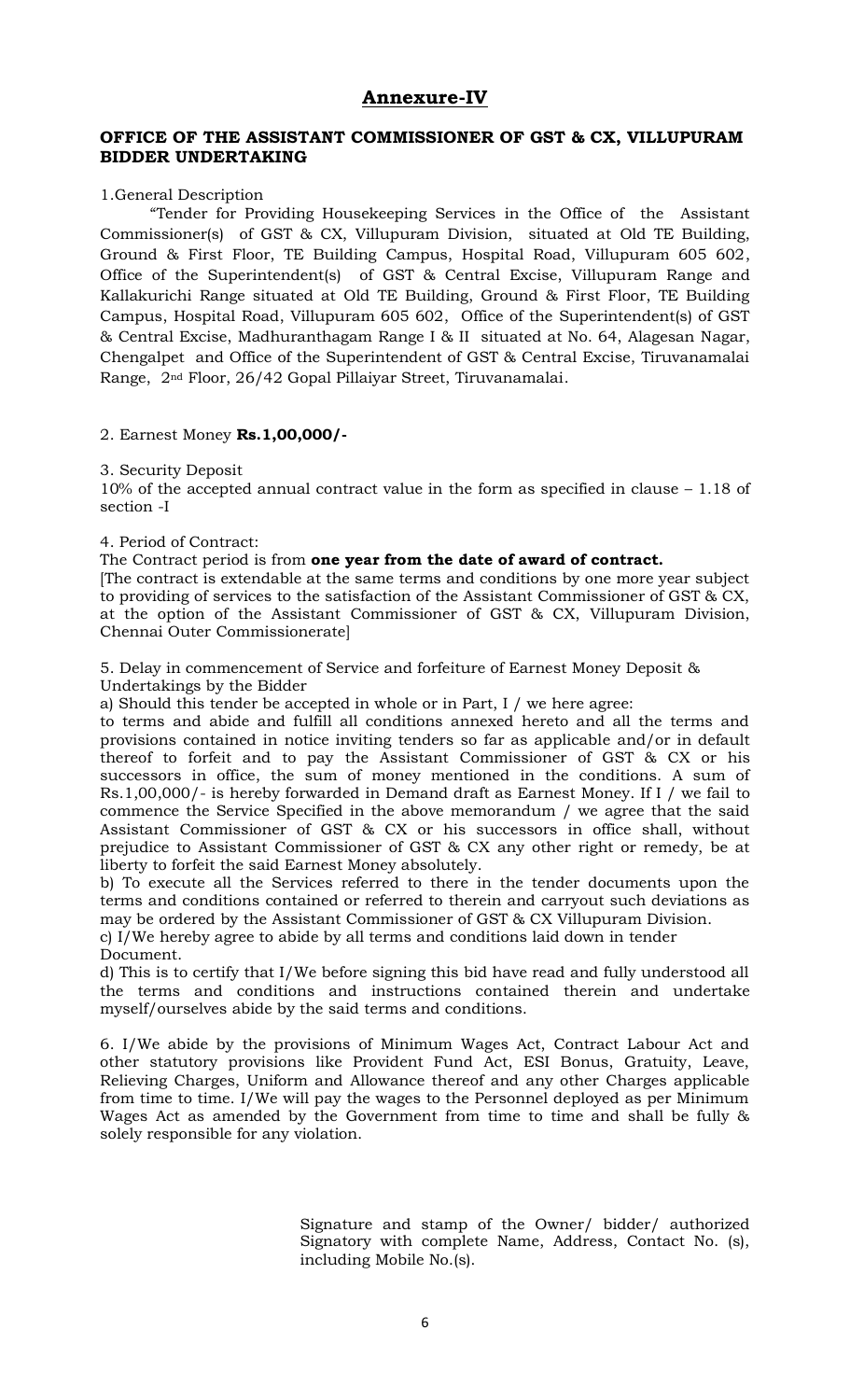## **ANNEXURE – V FINANCIAL BID**

# **Tender No. 02/2020 C.No.I/22/02/2020-Admn**

1. Name of the Registered Firm/ Company :

2. Address (with Tel. No. & Fax No.) :

3. PAN No. :

4. Name & Address of the proprietor, Partners/ Directors (with Mobile Number) :

| S.N            | <b>Particulars</b>                                                                        | Amou        | Amount in words |
|----------------|-------------------------------------------------------------------------------------------|-------------|-----------------|
| $\mathbf{o}$   |                                                                                           | nt<br>(Rs.) | (Rupees)        |
| $\mathbf{1}$   | Wages per head/day fixed by the Dy.<br>Chief Labour Commissioner (Central)                |             |                 |
| $\overline{2}$ | Wages for 26 days                                                                         |             |                 |
| 3              | $PF @ 13.15\% of SNo.2 - per$<br>month/head                                               |             |                 |
| 4              | $ESI$ @ 4.75@ of SNo.2 - per month<br>/head                                               |             |                 |
| 5              | Bonus per month/head (as per the<br>Payment of Bonus (Amendment) Act,<br>2015, section 12 |             |                 |
| 6              | Subtotal $(2+3+4+5)$ per month                                                            |             |                 |
| $\overline{7}$ | Contractor's Service charges per<br>head/month                                            |             |                 |
| 8              | Total charges per head/month $(6+7)^*$                                                    |             |                 |
| 9              | Rate per sq. ft. per month (as quoted in<br>BoQ)                                          |             |                 |

(Rupees

# **NOTE:-\*Rate quoted is exclusive of GST.**

Date:

Signature and stamp of the Owner/ bidder/ authorized Signatory with complete Name, Address, Contact No.(s), Including Mobile No.(s). (also Indicate the category in which signing, whether on his own behalf of as Power of Attorney/Authorised signatory of the owner)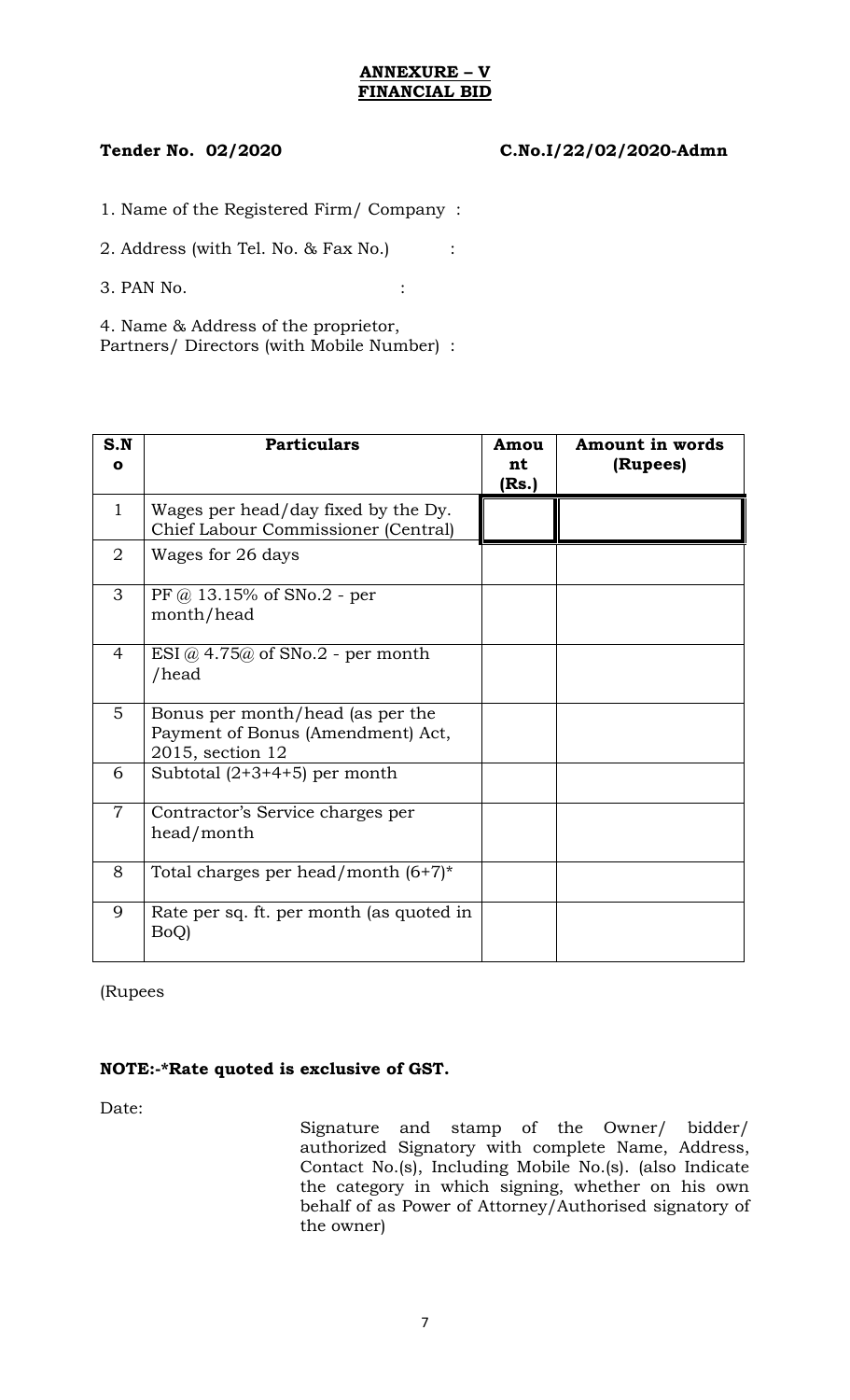# **ANNEXURE-VII**

# **PRICE/ FINANCIAL BID DOCUMENT**

 $\mathcal{L}_\text{max}$  and  $\mathcal{L}_\text{max}$  and  $\mathcal{L}_\text{max}$  and  $\mathcal{L}_\text{max}$ 

- (a) Price bid undertaking
- (b) Schedule of price bid in the form of BOQ.xls

# **PRICE BID UNDERTAKING**

From: (Full name and address of the Bidder)\_\_\_\_\_\_\_\_\_\_\_\_\_\_\_\_\_\_\_\_\_\_

To,

The Assistant Commissioner of GST & Central Excise, Villupuram Division, No.9A Sudhagar Nagar, Villupuram.

Dear Sir/Madam,

I submit the Price Bid for\_\_\_\_\_\_\_\_\_\_\_\_\_\_\_\_\_\_\_\_\_\_\_\_\_\_\_\_\_\_\_\_\_\_\_\_\_\_\_\_\_\_ and related activities as envisaged in the Bid document.

2. I have thoroughly examined and understood all the terms and conditions as contained in the Bid document, and agree to abide by them.

3. I offer to work at the rates as indicated in the price Bid, inclusive of all applicable taxes except GST.

Yours faithfully

 Signature of Authorized Representative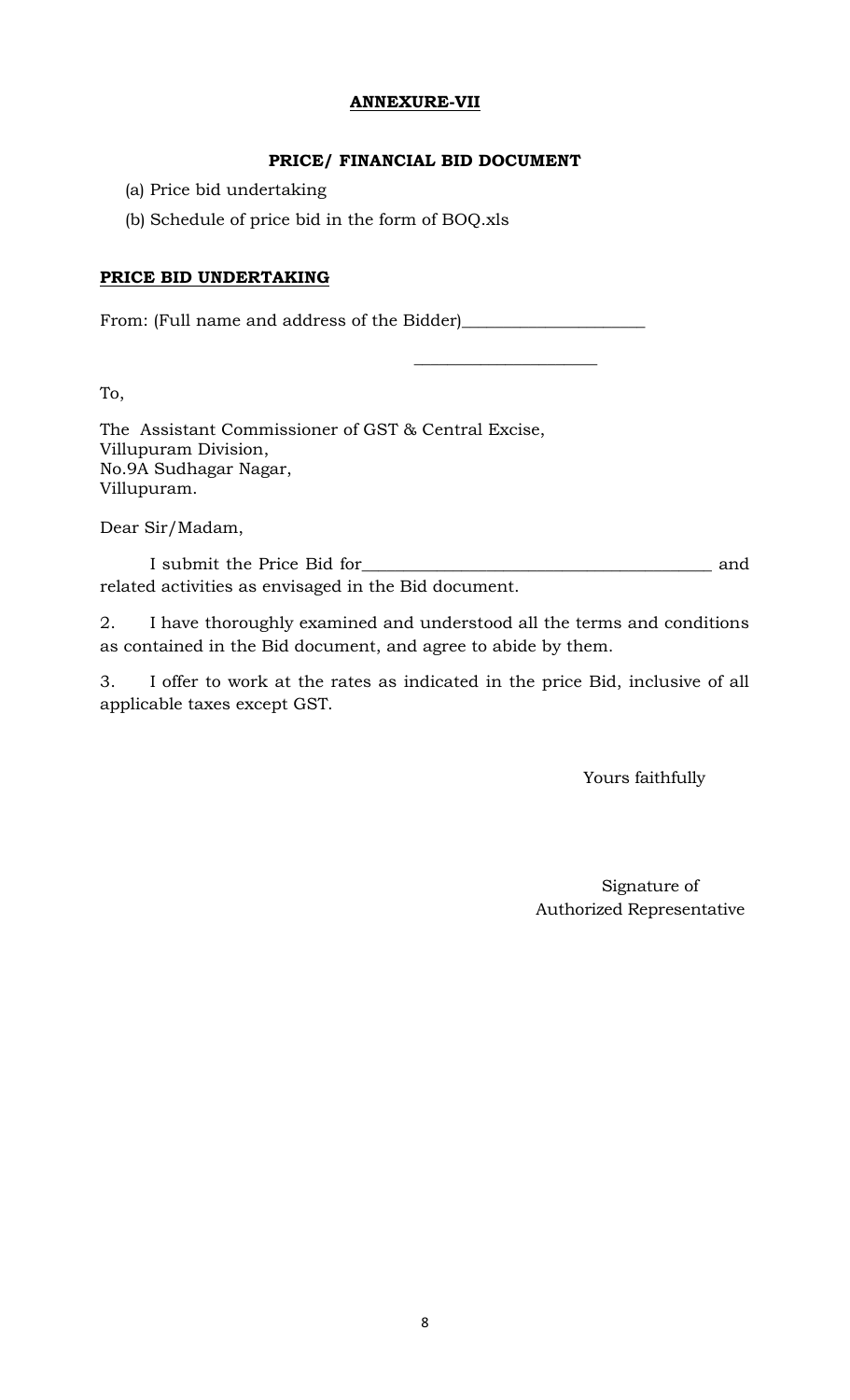# **ANNEXURE -VIII UNDERTAKING BY THE BIDDER**

I/We undertake that my/our firm M/s ………………………………………………………………………… has not been **blacklisted** by any Govt. Department/Public Sector Undertaking/Autonomous Body.

| Proprietor/Partner/Director/Authorized signatory of M/s |  |                                               |  |  |  |  |  |  |
|---------------------------------------------------------|--|-----------------------------------------------|--|--|--|--|--|--|
|                                                         |  |                                               |  |  |  |  |  |  |
|                                                         |  | declaration and execute this tender document. |  |  |  |  |  |  |

3. I have carefully read and understood all the term and conditions of the tender and undertake to abide by them.

4. The information / documents furnished along with the above application are true and correct to the best of my knowledge and belief. I/ We, am/are well aware of the fact that furnishing of any false information / fabricated document would lead to rejection of my tender at any stage besides liabilities towards prosecution under appropriate law.

5. I/We understand that in case any deviation is found in the above statement at any stage, my/our concern/firm/co. shall be blacklisted and shall not have any dealing with the Department in future.

Date: Signature of the authorized Signatory of the firm/Company/Organization

Place: Office Stamp/Seal: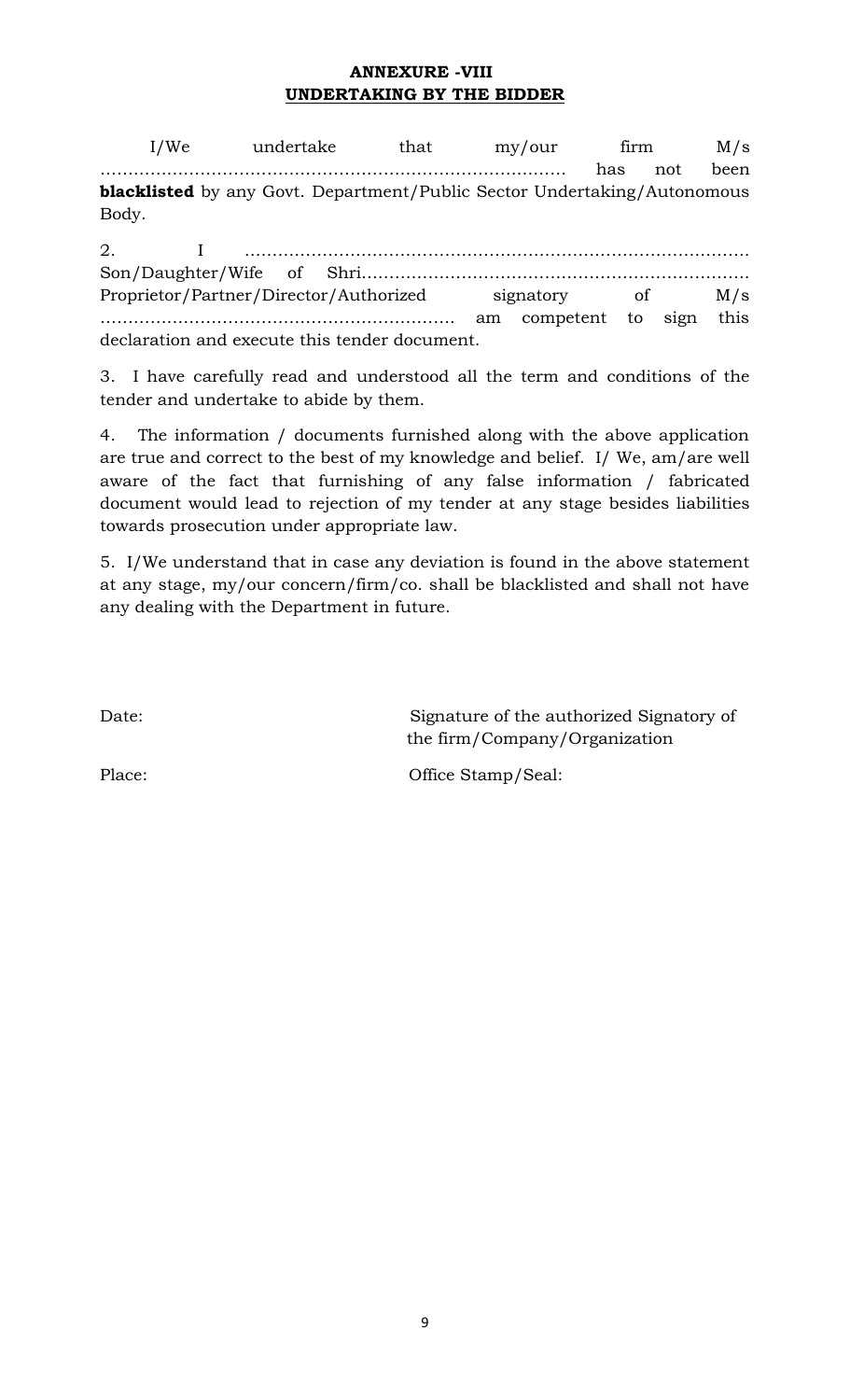### **Annexure-VI Instructions for Online Bid Submission:**

The bidders are required to submit soft copies of their bids electronically on the CPP Portal, using valid Digital Signature Certificates. The instructions given below are meant to assist the bidders in registering on the CPP Portal, prepare their bids in accordance with the requirements and submitting their bids online on the CPP Portal.

More information useful for submitting online bids on the CPP Portal may be obtained at: <https://eprocure.gov.in/eprocure/app>**.**

### **REGISTRATION**

- 1) Bidders are required to enroll on the e-Procurement module of the Central Public Procurement Portal (URL: [https://eprocure.gov.in/ eprocure/app\)](https://eprocure.gov.in/%20eprocure/app) by clicking on the link "**Online bidder Enrollment**" on the CPP Portal which is free of charge.
- 2) As part of the enrolment process, the bidders will be required to choose a unique username and assign a password for their accounts.
- 3) Bidders are advised to register their valid email address and mobile numbers as part of the registration process. These would be used for any communication from the CPP Portal.
- 4) Upon enrolment, the bidders will be required to register their valid Digital Signature Certificate (Class II or Class III Certificates with signing key usage) issued by any Certifying Authority recognized by CCA India (e.g. Sify / nCode / eMudhra etc.), with their profile.
- 5) Only one valid DSC should be registered by a bidder. Please note that the bidders are responsible to ensure that they do not lend their DSC's to others which may lead to misuse.
- 6) Bidder then logs in to the site through the secured log-in by entering their user ID / password and the password of the DSC / e-Token.

### **SEARCHING FOR TENDER DOCUMENTS**

- 1) There are various search options built in the CPP Portal, to facilitate bidders to search active tenders by several parameters. These parameters could include Tender ID, Organization Name, Location, Date, Value, etc. There is also an option of advanced search for tenders, wherein the bidders may combine a number of search parameters such as Organization Name, Form of Contract, Location, Date, Other keywords etc. to search for a tender published on the CPP Portal.
- 2) Once the bidders have selected the tenders they are interested in, they may download the required documents / tender schedules. These tenders can be moved to the respective 'My Tenders' folder. This would enable the CPP Portal to intimate the bidders through SMS / e-mail in case there is any corrigendum issued to the tender document.
- 3) The bidder should make a note of the unique Tender ID assigned to each tender, in case they want to obtain any clarification / help from the Helpdesk.

### **PREPARATION OF BIDS**

- 1) Bidder should take into account any corrigendum published on the tender document before submitting their bids.
- 2) Please go through the tender advertisement and the tender document carefully to understand the documents required to be submitted as part of the bid. Please note the number of covers in which the bid documents have to be submitted, the number of documents - including the names and content of each of the document that need to be submitted. Any deviations from these may lead to rejection of the bid.
- 3) Bidder, in advance, should get ready the bid documents to be submitted as indicated in the tender document / schedule and generally, they can be in PDF / XLS / RAR / DWF/JPG formats. Bid documents may be scanned with 100 dpi with black and white option which helps in reducing size of the scanned document.
- 4) To avoid the time and effort required in uploading the same set of standard documents which are required to be submitted as a part of every bid, a provision